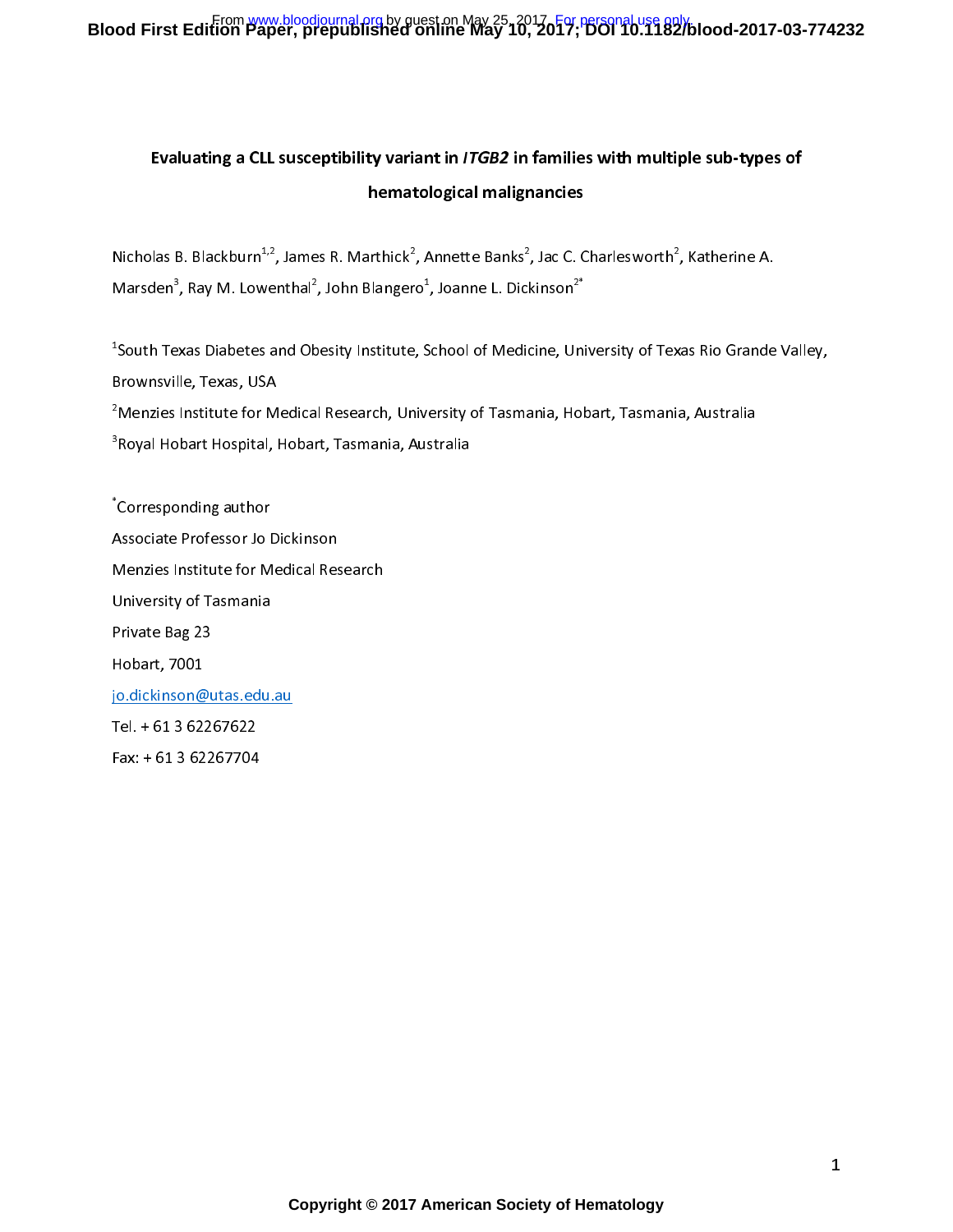The application of rapid and affordable genome sequencing technologies to families with a high<br>incidence of hematological malignancies (HMs) provides significant opportunities for understanding the incidence of hematological malignancies (HMs) provides significant opportunities for understanding the genetic causes of these cancers.<sup>+</sup><br>at al recontly reported that a rare et al recently reported that a rare variant (rs2230531) within ITGB2 is associated with genetic et al recently reported that a rare variant (rs2230331) within ITGB2 is associated with genetic<br>prodicposition to chronic lymphocytic loukomia (CLL) <sup>2</sup> in this study whole overno sociencing i predisposition to chronic lymphocytic leukemia (CLL).<sup>2</sup><br>20 norformed in a discovery set of 20 high rick CLL familie performed in a discovery set of 20 high-risk CLL families. Analysis proceeded on a 'per family basis', to identify rare (minor allele frequency (MAF) < 1% in population databases), nonsynonymous variants shared in the CLL cases, as well as obligate carriers and non-Hodgkin lymphoma (NHL) cases. In 20 families, 926 variants were prioritized, of which two were identified in multiple families, rs2230531 in families,  $\frac{1}{2}$  variants were prioritized, of which two weaks  $\frac{1}{2}$  in  $\frac{1}{2}$  in  $\frac{1}{2}$  in  $\frac{1}{2}$  in  $\frac{1}{2}$  in  $\frac{1}{2}$  in  $\frac{1}{2}$  in  $\frac{1}{2}$  in  $\frac{1}{2}$  in  $\frac{1}{2}$  in  $\frac{1}{2}$  in  $\frac{1}{2}$  in ITGB2 and rs201725177 in SWI5.

 $\overline{1}$ The integrin gene *ITGB2* was selected for re-sequencing in 39 additional small CLL families and 173<br>unrelated CLL patients from a clinical cohort. Carriers of the variant were identified in four families and three of 173 unrelated CLL patients. In summary, this variant was detected in 6 of 59 CLL families and 3  $\frac{1}{2}$ CLL cases from a clinical cohort, all with a family history of lymphoid malignancy.<sup>2</sup>

 $\overline{1}$ Integrins more broadly are known for their role in cancer,<sup>3</sup> however mutations in *ITGB2* have not previously been implicated in CLL. Variation in ITGB2 presents as an interesting biological candidate for the genetic susceptibility of CLL. Mutations in ITGB2 have been shown to cause leukocyte adhesion deficiency type 1 (OMIM:116920), an autosomal recessive disorder where neutrophil function is affected and patients suffer from recurring bacterial and fungal infections.<sup>4</sup> Across 53 tissues in the GTEx affected and patients suffer from recurring bacterial and fungal infections." Across 53 tissues in the GTEx<br>RNA con expression database. *ITGR3* is primarily expressed in blood <sup>5</sup> supporting a role for this gone in RNA-seq expression database, *ITGB2* is primarily expressed in blood, <sup>3</sup><br>diseases of this tissue type. Additionally, Betunne at al have proviews supporting a role for this gene in diseases of this tissue type. Additionally, Rotunno e*t al have previously* reported this variant in a WES<br>study of familial Hadskin lymphoma <sup>6</sup> study of familial Hodgkin lymphoma.<sup>6</sup>

l Here, we examine the *ITGB2* variant rs2230531 in an independent cohort of HMs from the Tasmanian<br>Familial Hematological Malignancies Study (TFHMS). Our aim was to follow up the findings of Goldin *et*  $I$  al in relation to the role of this variant in the genetic predisposition to HMs. The TFHMS cohort, al in relation to the role of this variant in the genetic predisposition to HMs. The TFHMS cohort,<br>proviously described in detail<sup>7-9</sup> is a sellection of familial and non-familial UM cases and unaffec previously described in detail' ", is a collection of familial and non-familial HM cases and unaffected<br>relatives from Tasmania, the island state of Australia. Heing TagMan genetyning (ThermoEisher relatives from Tasmania, the island state of Australia. Using TaqMan genotyping (ThermoFisher<br>Scientific, assay ID: C 15852956 10), we genotyped rs2230531 in 71 affected and 228 unaffected firstdegree relatives from 47 families, in addition to 80 non-familial HM cases from the TFHMS cohort degree relatives from 47 families, in addition to 80 non-families from the TFHM cases from the TFHMS cohort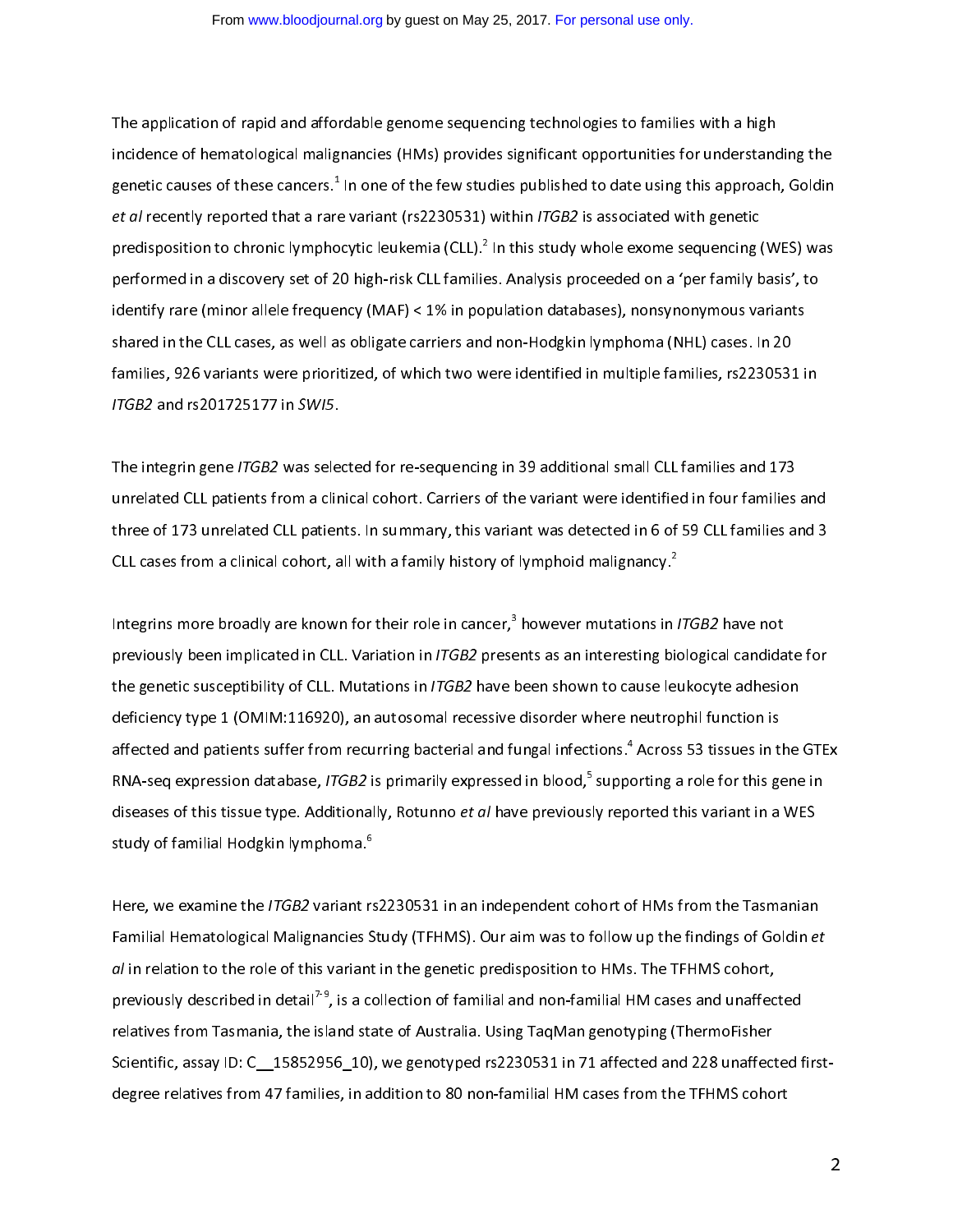(n=379, 48.3% male), together with two Tasmanian population control datasets (n=862), detailed

| Individual     | Sex    | Cohort       | <b>HM Diagnosis</b> | Age | Relationship to closest HM case                                      |  |
|----------------|--------|--------------|---------------------|-----|----------------------------------------------------------------------|--|
| LK0016-104     | Male   | <b>TFHMS</b> | Unaffected          | 62  | Offspring of parent with DLBCL and<br>AML, DNA of parent unavailable |  |
| LK0051-159     | Female | <b>TFHMS</b> | <b>DLBCL</b>        | 58  | NΑ                                                                   |  |
| LK0600-005     | Female | <b>TFHMS</b> | Unaffected          | 71  | 3 affected siblings, 2 with MM and 1                                 |  |
|                |        |              |                     |     | with HL, all negative for variant                                    |  |
| LK0800-001     | Male   | <b>TFHMS</b> | AML                 | 59  | Non-familial                                                         |  |
| LK0933-001     | Male   | <b>TFHMS</b> | <b>HCL</b>          | 66  | Non-familial                                                         |  |
| LK2042-056     | Female | <b>TFHMS</b> | Unaffected          | 69  | Offspring of parent with NHL, DNA                                    |  |
|                |        |              |                     |     | of parent unavailable                                                |  |
| LK2042-290     | Female | <b>TFHMS</b> | ET                  | 52  | NΑ                                                                   |  |
| <b>DVA 538</b> | Male   | <b>TPC</b>   | Unaffected          | 69  | No known family history of HMs                                       |  |
| <b>DVA 655</b> | Male   | <b>TPC</b>   | Unaffected          | 61  | No known family history of HMs                                       |  |
| PCT0-166       | Male   | <b>TPC</b>   | Unaffected          | 84  | No known family history of HMs                                       |  |
| DVA 1519       | Male   | <b>TPC</b>   | Unaffected          | 70  | No known family history of HMs                                       |  |
| DVA 1527       | Male   | <b>TPC</b>   | Unaffected          | 70  | No known family history of HMs                                       |  |
| DVA 1737       | Male   | <b>TPC</b>   | Unaffected          | 80  | No known family history of HMs                                       |  |
| PCT0-010       | Male   | <b>TCC</b>   | Unaffected          | 84  | No known family history of HMs                                       |  |
| PCC0-011       | Male   | <b>TCC</b>   | Unaffected          | 72  | No known family history of HMs                                       |  |
| <b>DVA 88</b>  | Male   | <b>TCC</b>   | Unaffected          | 80  | No known family history of HMs                                       |  |
| <b>DVA 100</b> | Male   | <b>TCC</b>   | Unaffected          | 82  | No known family history of HMs                                       |  |
| PCT0-146       | Male   | <b>TCC</b>   | Unaffected          | 77  | No known family history of HMs                                       |  |
| <b>DVA 394</b> | Male   | <b>TCC</b>   | Unaffected          | 70  | No known family history of HMs                                       |  |
| DVA 1005       | Male   | <b>TCC</b>   | Unaffected          | 78  | No known family history of HMs                                       |  |
| DVA 1022       | Male   | <b>TCC</b>   | Unaffected          | 77  | No known family history of HMs                                       |  |
| DVA 1025       | Male   | <b>TCC</b>   | Unaffected          | 70  | No known family history of HMs                                       |  |
| DVA 1029       | Male   | <b>TCC</b>   | Unaffected          | 71  | No known family history of HMs                                       |  |
| DVA 1059       | Male   | <b>TCC</b>   | Unaffected          | 68  | No known family history of HMs                                       |  |
| PC46-002       | Male   | <b>TCC</b>   | Unaffected          | 93  | No known family history of HMs                                       |  |
| PC65-001       | Male   | <b>TCC</b>   | Unaffected          | 82  | No known family history of HMs                                       |  |
|                |        |              |                     |     |                                                                      |  |

| Table 1. Characteristics of <i>ITGB2</i> rs2230531 variant carriers |  |
|---------------------------------------------------------------------|--|
|                                                                     |  |

 $\overline{\phantom{a}}$ Abbreviations: HM hematological malignancy, TFHMS Tasmanian Familial Hematological Malignancies<br>Study, TPC Tasmanian population controls comprised of 344 male Tasmanian population controls undiagnosed for HMs according to Tasmanian Cancer Registry records up to December 2014, TCC 519 male Tasmanian non-HM cancer cases, DLBCL diffuse large B-cell lymphoma, MM multiple myeloma, HL, Hodgkin lymphoma, AML acute myeloid leukemia, HCL hairy cell leukemia, NHL non-Hodgkin lymphoma, ET essential thrombocythemia, NA not applicable. \*Age = age in years at diagnosis for HM cases and<br>current age for non-HM samples. current age for non-HM samples.

 $\overline{a}$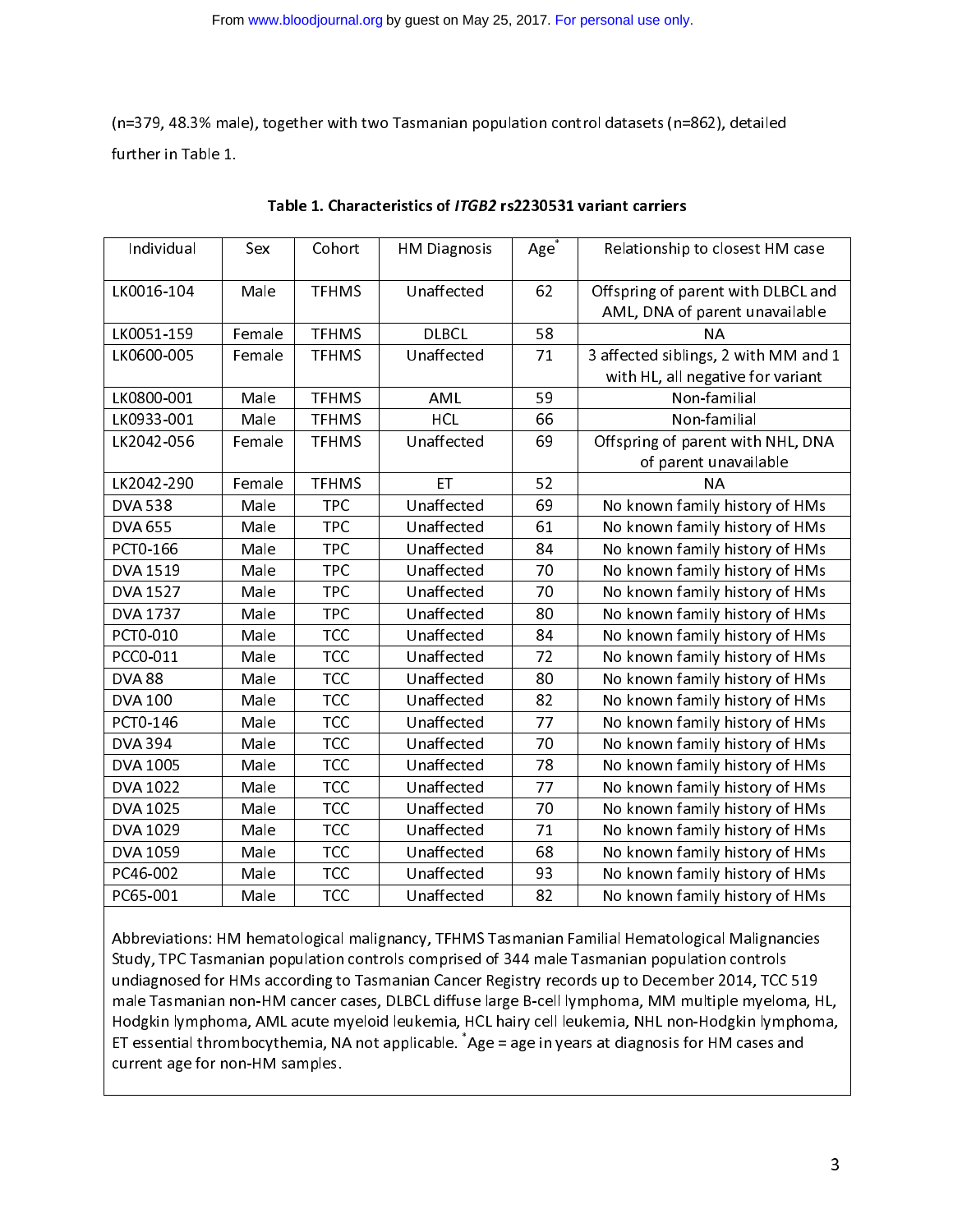$\overline{\phantom{0}}$ We identified four HM cases as carriers of the rs2230531 variant in the TFHMS cohort. Two HM cases<br>carrying rs2230531 had a family history of HMs, and two were non-familial cases. Three unaffected relatives of HM cases were also identified as variant carriers. An unaffected relative and a familial HM case were identified in the same family, however the two are only distantly related and separated by 12 meioses (based on genealogical records). We also detected the variant in our Tasmanian population non-HM cohorts (TPC and TCC, Table 1) with an overall MAF of 0.011. None of the 25 CLL cases screened, or their first-degree relatives were found to carry the variant. Table 1 describes the characteristics of the individuals carrying this variant. Supplementary Table S1 details HM subtypes  $\frac{1}{2}$  included in these analyses. included in these analyses.

 $\overline{a}$ To appropriately test the enrichment of rs2230531 in HM families compared to population controls,<br>there is a need to account for the non-independence of related samples in TFHMS. To do this, we used a maximum likelihood estimate (MLE) of the MAF in the TFHMS families, taking into account the pedigree maximum likelihood estimate (MLE) of the MAF in the TFHMS families, taking into account the penigree. structure, using SOLAR.<sup>10</sup> MLEs were compared across groups using a Wald test (with one degree of<br>froodom). As an additional population control group for comparison, allelo froquency data wore also freedom). As an additional population control group for comparison, allele frequency data were also<br>leveraged for rs2230531 from 26,133 samples in the non-Finnish European, non-TCGA (The Cancer  $\frac{1}{2}$  from 25,133 samples in the form  $\frac{1}{2}$  from 25,133 samples in the non-Finnish European, non-TCGA (The Cancer of the European 2003) Genome Atlas) component of the Exome Aggregation Consortium (ExAC), where the MAF is 0.007.<sup>11</sup> We<br>additionally compared the Tasmanian population control sebert alone, and in combination with the additionally compared the Tasmanian population control cohort alone, and in combination with the<br>TFHMS samples as a single Tasmanian group, against the ExAC sample set.  $T$ Figures as a single Tasmanian group, and  $T$ 

l Table 2 shows the results of Wald test MLE comparisons. Overall, rs2230531 was not enriched in HM<br>families in comparison to both Tasmanian population controls (P=0.671) and publicly available population data from ExAC (P=0.235). Additionally, rs2230531 was not enriched in Tasmanian controls, nor all Tasmanian samples together (TFHMS/TPC/TCC) in comparison to the non-TCGA, non-Finnish European component of ExAC (P=0.141 and 0.069 respectively). A post-hoc power analysis was performed to consider the power within the TFHMS dataset to detect a difference in allele frequencies from the observed allele frequency of 0.011 in the 862 Tasmanian controls. The TFHMS dataset (of sample size 379) has 80% power to detect an approximate difference of 0.023 in allele frequency; 50% for a 0.014 difference; and 25% for a 0.008 difference. The measured difference was only 0.0022923 suggesting that no biologically significant difference exists between sample groups. suggesting that no biologically significant difference exists between sample groups.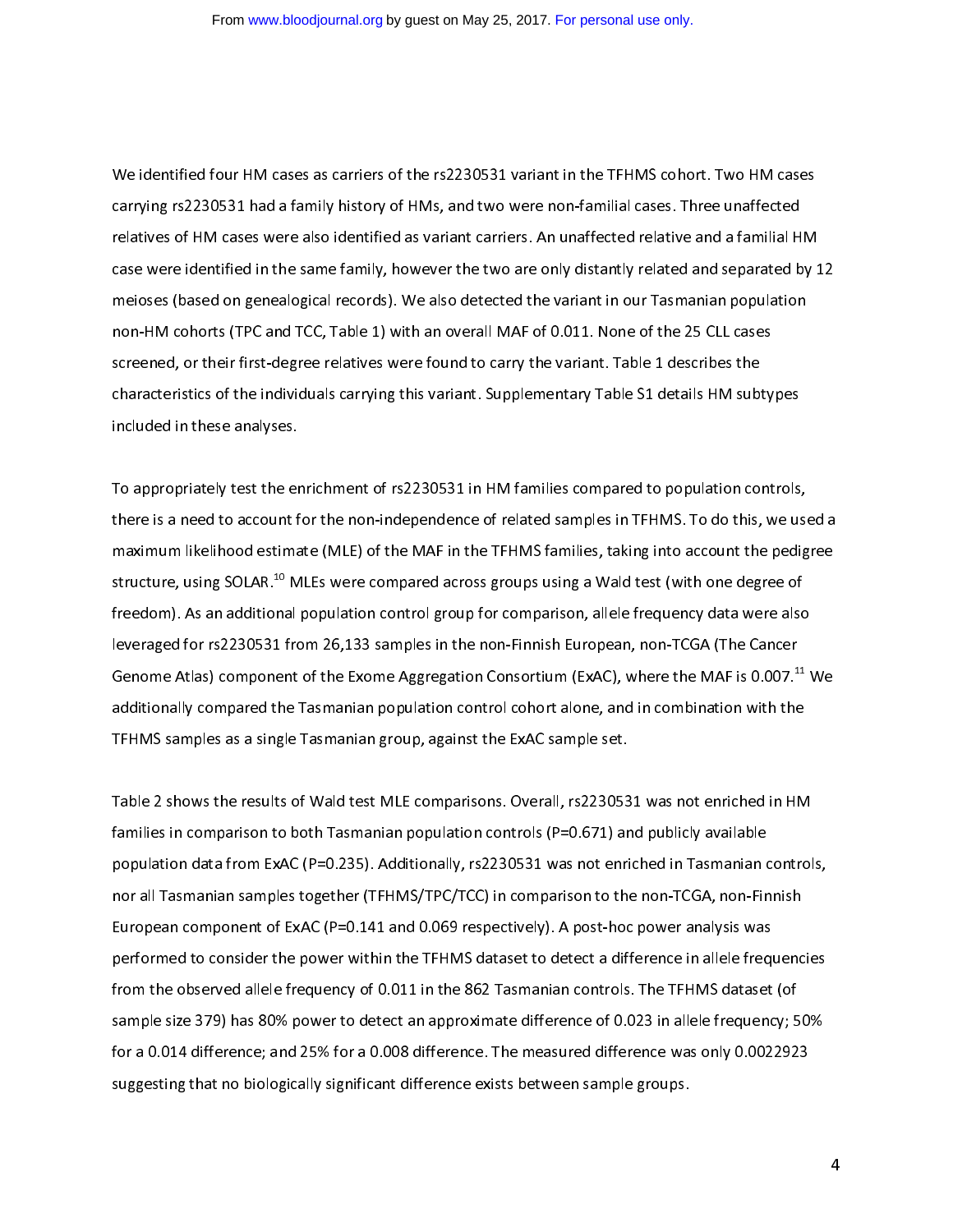| <b>Frequency Comparison</b>                                                                                                                                                                                                                                                                                                                                                                                                                                                                                   | chi (1 d.f.) | Р     |  |  |  |  |
|---------------------------------------------------------------------------------------------------------------------------------------------------------------------------------------------------------------------------------------------------------------------------------------------------------------------------------------------------------------------------------------------------------------------------------------------------------------------------------------------------------------|--------------|-------|--|--|--|--|
| <b>TFHMS vs TPC/TCC</b>                                                                                                                                                                                                                                                                                                                                                                                                                                                                                       | 0.163        | 0.686 |  |  |  |  |
| TFHMS vs non-TCGA NFE ExAC                                                                                                                                                                                                                                                                                                                                                                                                                                                                                    | 1.408        | 0.235 |  |  |  |  |
| TPC/TCC vs non-TCGA NFE ExAC                                                                                                                                                                                                                                                                                                                                                                                                                                                                                  | 2.162        | 0.141 |  |  |  |  |
| Tasmania vs non-TCGA NFE ExAC                                                                                                                                                                                                                                                                                                                                                                                                                                                                                 | 3.3          | 0.069 |  |  |  |  |
| Non-TCGA NFE ExAC refers to non-Finnish European, non-TCGA<br>(The Cancer Genome Atlas) component of the Exome<br>Aggregation Consortium (ExAC) with a MAF for $rs2230531 =$<br>0.0073853. TFHM refers to Tasmanian Familial Hematological<br>Malignancy Study with a MAF = $0.013436$ TPC refers to<br>Tasmanian population control and TCC refers to the male<br>Tasmanian non-HM cancer case samples with a combined MAF =<br>0.0111437. Across all Tasmanian samples (TFHMS/TPC/TCC)<br>$MAF = 0.01157$ . |              |       |  |  |  |  |

#### Table 2. Wald test MLE group comparisons for rs2230531

1 These data provide evidence that the *ITGB2* variant rs2230531 is not enriched in Tasmanian families<br>with HMs in comparison to both Tasmanian and larger international population cohorts. In our cohort, we observe the variant in HM cases other than CLL, including both lymphoid and myeloid HMs, the latter being a novel observation. This suggests that if this variant does indeed contribute to HM risk (in other populations) it may contribute more broadly across HM subtypes and thus may warrant further analysis in other familial HM cohorts and HM subtypes. in other familial HM cohorts and HM subtypes.

 $\overline{a}$ 

 $\overline{a}$ An alternative interpretation of these data is that rs2230531 is a rare polymorphism, not associated with<br>disease and present in the population at large. This may be a feature of the historically stable and isolated Tasmanian population. The established founder effect in Tasmania can lead to the observation that some rare variants, reported in large publicly available databases, are enriched in the Tasmanian population (occur at a slightly higher frequency in the Tasmanian population; unpublished observation). In our non-HM Tasmanian samples, rs2230531 has a MAF of 0.011, whereas in 26,133 samples from ExAC the MAF is 0.007. This difference, however, is not statistically significant. ExAC the MAF is 0.007. This difference, however, is not statistically significant.

 $\overline{\phantom{a}}$ Our findings do not necessarily rule out a role for *ITGB2* in CLL or HM genetic predisposition. HM is a<br>multifactorial disease and mutations in *ITGB2* may play but one part in the larger context of HM risk. Our multifactorial disease and mutations in ITGB2 may play but one part in the larger context of HM risk. Our study does serve to provide a necessary sequel to the study of Goldin et al as the evaluation of a disease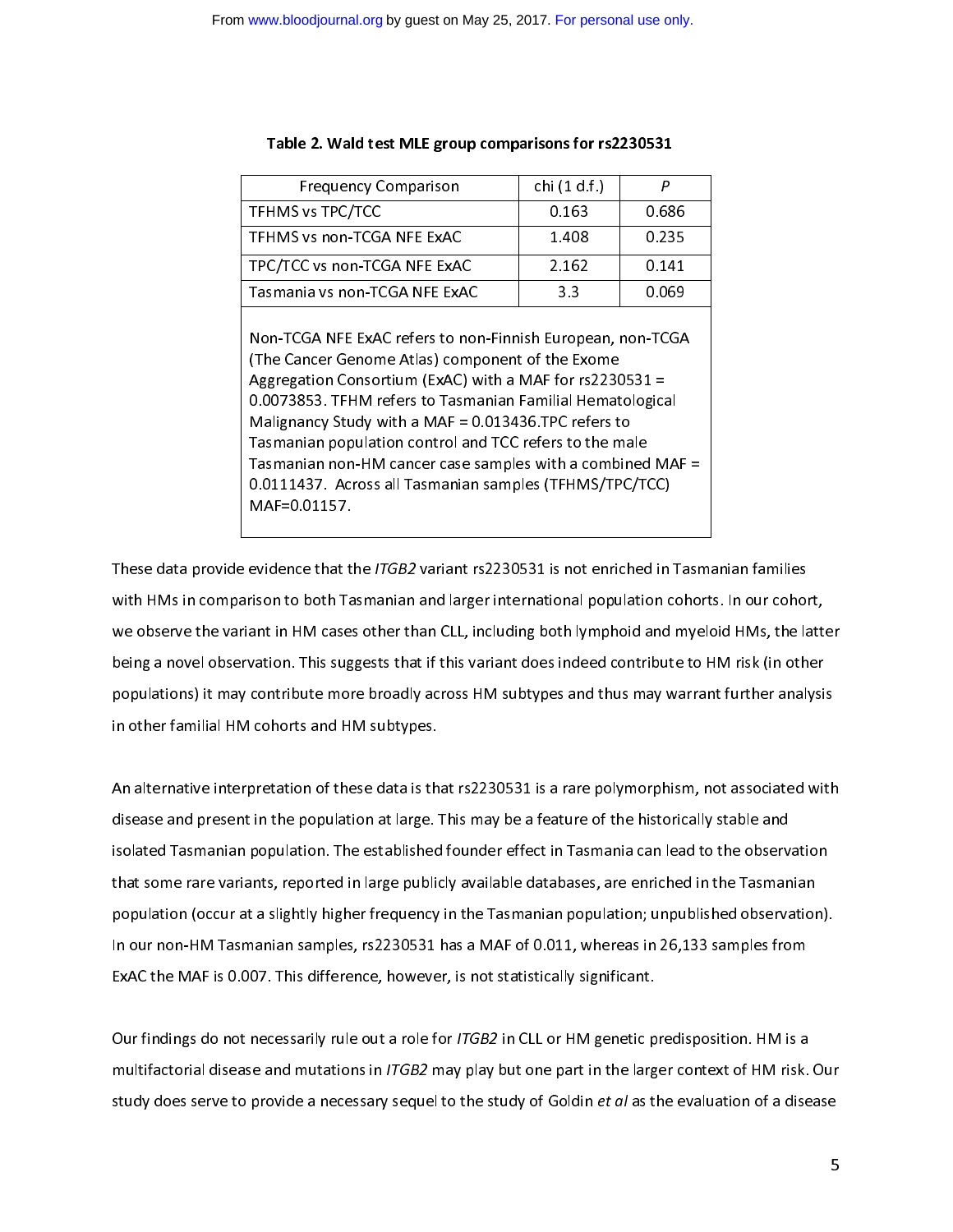associated variant in multiple constructs is required to establish a new generic cause of disease, as causaled in guidelines produced by MacArthur et al.<sup>12</sup> We propose that the current conflicting findings of the<br>re2220521 in familial HMs, together with the biological rele of *ITGB*2 in blood cells creates an a prior rs2230531 in familial HMs, together with the biological role of *ITGB2* in blood cells creates an *a priori*<br>hypothesis that genetic variation in *ITGB2* contributes to HM risk. Further, this finding should encourage other researchers in the field to step beyond the single variant and perform gene-based screening of other researchers in the field to step beyond the single variant and perform gene-based screening of<br>ITCB2 to determine whether multiple, rare, deleterieus variants centribute to HM risk ITGB2 to determine whether multiple, rare, deleterious variants contribute to HM risk.

#### $\overline{a}$ Acknowledgements

The authors would like to thank the Tasmanian participants in these studies. In addition, we<br>acknowledge the dedication of Jean Panton (now deceased) in documenting a number of the hematological malignancy families that are included in this cohort. hematological malignancy families that are included in this cohort.

 $\overline{a}$ The Genotype-Tissue Expression (GTEx) Project was supported by the Common Fund of the Office of the<br>Director of the National Institutes of Health, and by NCI, NHGRI, NHLBI, NIDA, NIMH, and NINDS. The data referenced within this manuscript were obtained from the GTEx portal (http://gtexportal.org) on data references with this manuscript within this manuscript with  $\frac{1}{2}$  (http://gtexportal.org/ 03/01/2017).

 $\overline{1}$ The TFHM study was approved by the Health and Medical Human Research Ethics Committee<br>(Tasmanian network), reference number: H8551, and written informed consent was obtained from all participating individuals. The Tasmanian population samples used in this study were approved by the Health and Medical Human Research Ethics Committee (Tasmanian network) reference number H9999 and H7740. This study is supported by the David Collins Leukaemia Foundation, Cancer Council Tasmania, the Leukaemia Foundation and the National Health and Medical Research Council, Australia. Genealogical work was supported by the Max Bruce Trust, Tasmania. J.L.D. is supported by an Australian Research Council Future Fellowship. Research Council Future Fellowship.

# ֦

**Contributions**<br>N.B.B., J.R.M. and J.L.D. conceived the study design. N.B.B., J.C.C and J.B. designed, performed and interpreted the genetic analysis. J.R.M. performed the TaqMan genotyping. K.A.M. and R.M.L. provided clinical input. A.B. performed genealogical analyses. N.B.B., J.R.M. and J.L.D. drafted the manuscript; and all authors contributed to the final manuscript. No conflicts to declare. all authors contributed to the final manuscript. No conflicts to declare.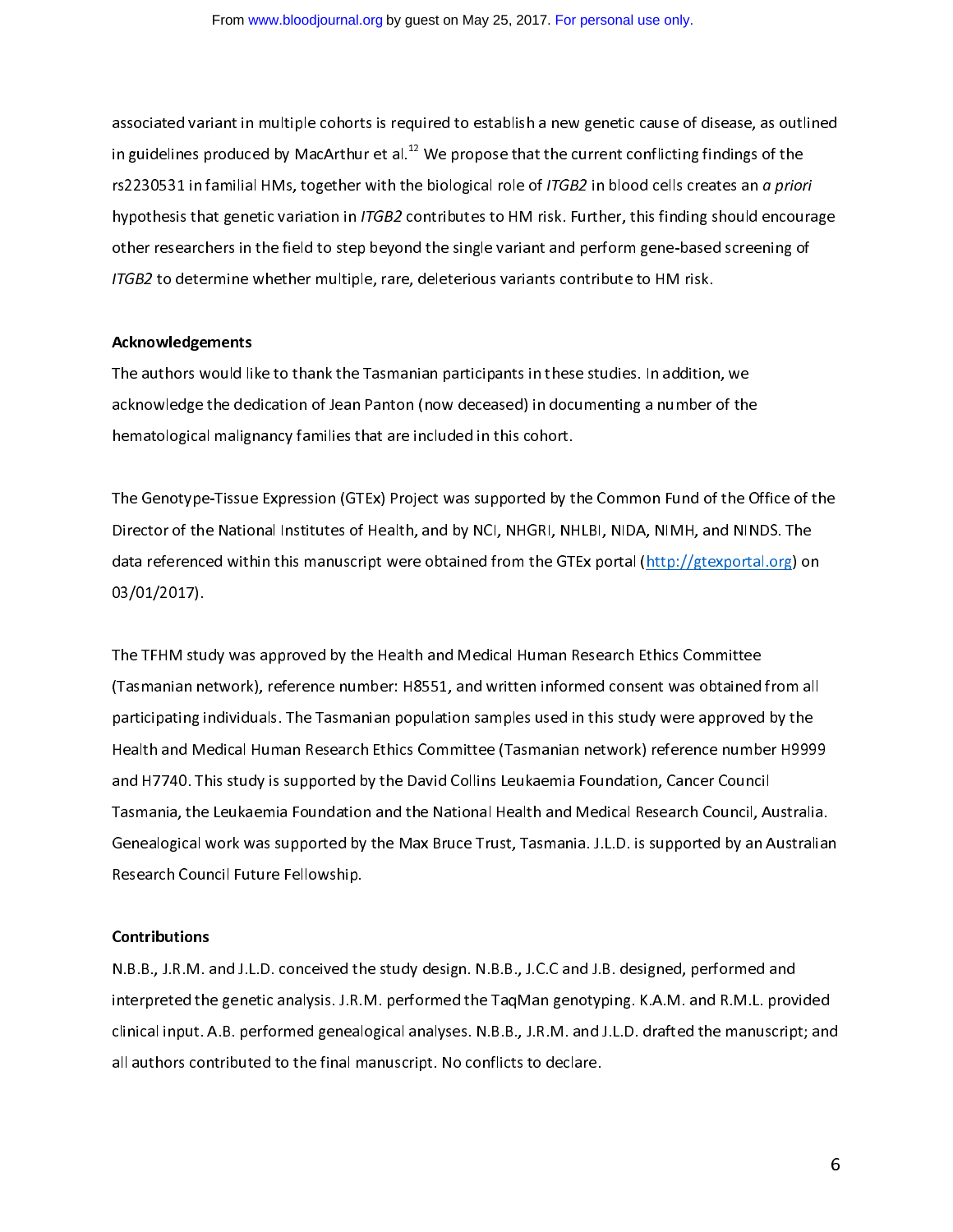#### l References

- 1. Kohlmann W, Schiffman JD. Discussing and managing hematologic germ line variants. *Blood.*<br>2016;128(21):2497–2503.
- Goldin LR, McMaster ML, Rotunno M, et al. Whole exome sequencing in families with CLL detects 2. Goldin LR, McMaster ML, Rotunno M, et al. Whole exome sequencing in families with CLL detects<br>a variant in Integrin B 2 associated with disease susceptibility. *Blood*. 2016;128(18):2261–2263.
- Marthick JR, Holloway AF, Dickinson JL. Integrins as Determinants of Genetic Susceptibility, 3. Marthick JR, Holloway AF, Dickinson JL. Integrins as Determinants of Genetic Susceptibility, from Bench to Bedside, Intech. 2011; 243-267.
- van de Vijver E, Maddalena A, Sanal Ö, et al. Hematologically important mutations: leukocyte  $\frac{1}{2}$ . van de Vijver E, waardalena A, Sanal Ö, et al. Hematological Ö, et al. Hematological mutations: leukochytemistical mutations: leukochytemistical mutations: leukochytemistical mutations: leukochytemistical mutat adhesion deficiency (first update). Blood Cells Mol. Dis. 2012;48(1):53–61.<br>CTEv Dertal aternettal era
- 
- 5. GTEx Portal. *gtexportal.org*.<br>6. Botunno M, McMaster ML, Boland J, et al. Whole exome sequencing in families at high risk for  $\overline{\phantom{a}}$ . Rodakin lymphoma; identification of a prodisposing mutation in the KDP gene. Heematelegical Hodgkin lymphoma: identification of a predisposing mutation in the KDR gene. Haematologica. 2016;101(7):853–860.<br>Tegg EM, Thomson RJ, Stankovich J, et al. Evidence for a common genetic aetiology in high-risk.
- $\frac{32}{100}$ ,  $\frac{32}{100}$ ,  $\frac{32}{100}$ ,  $\frac{32}{100}$ ,  $\frac{32}{100}$ ,  $\frac{32}{100}$ ,  $\frac{32}{100}$ ,  $\frac{32}{100}$ ,  $\frac{32}{100}$ ,  $\frac{32}{100}$ ,  $\frac{32}{100}$ ,  $\frac{32}{100}$ ,  $\frac{32}{100}$ ,  $\frac{32}{100}$ ,  $\frac{32}{100}$ ,  $\frac{32}{100}$ families with multiple haematological malignancy subtypes. *Br. J. Huematol.* 2010;150(4):456–<br>469 462.<br>Lowenthal RM, Tegg EM, Dickinson JL. The Familial Tasmanian Haematological Malignancies.
- 8. Lowenthal RM, Tegg EM, Dictminstrial The Familial Tasmanian Haematological Malignancies<br>8. Chickinson Jean-Lowenthal Tasmanian Haematological Malignanian Haematological Malignanian Jean-Chicken Study (FaTHMS): its origins, its history and the phenomenon of anticipation. Transfus. Apher. Sci. 2013;49(2):113–115.<br>Blackburn NB, Charlesworth JC, Marthick JR, et al. A retrospective examination of mean relative
- 9. Blackburn NB, Charlesworth J, Marthielm, J. Marthick J. J. et al. A retrospective examination of mean relative<br>Holomore length in the Tecmenian Eemiliel Hemetological Malignancies Study, Oncel, Ren telomere length in the Tasmanian Familial Hematological Malignancies Study. O*ncol. Rep.*<br>2015-22/1\-25\_22 2015;33(1):25–32.<br>Almasy L, Blangero J. Multipoint quantitative-trait linkage analysis in general pedigrees. The
- 10. Almasy L, Blangero J. Multipoint quantitative-trait linkage anal<br>American Journal of Human Genetics. 1998;62(5):1198–1211.
- Lek M, Karczewski KJ, Minikel EV, et al. Analysis of protein-coding genetic variation in 60,706 11. Lek M, Karczewski KJ, Minikel EV, et al. Anal<br>humans. Nature. 2016;536(7616):285–291.
- MacArthur DG, Manolio TA, Dimmock DP, et al. Guidelines for investigating causality of sequence 12. MacArthur De, Manolio Ta, Dimmock D, et al. Dimensiones for investigating causality of sequence variants in human disease. Nature. 2014;508(7497):469–476.